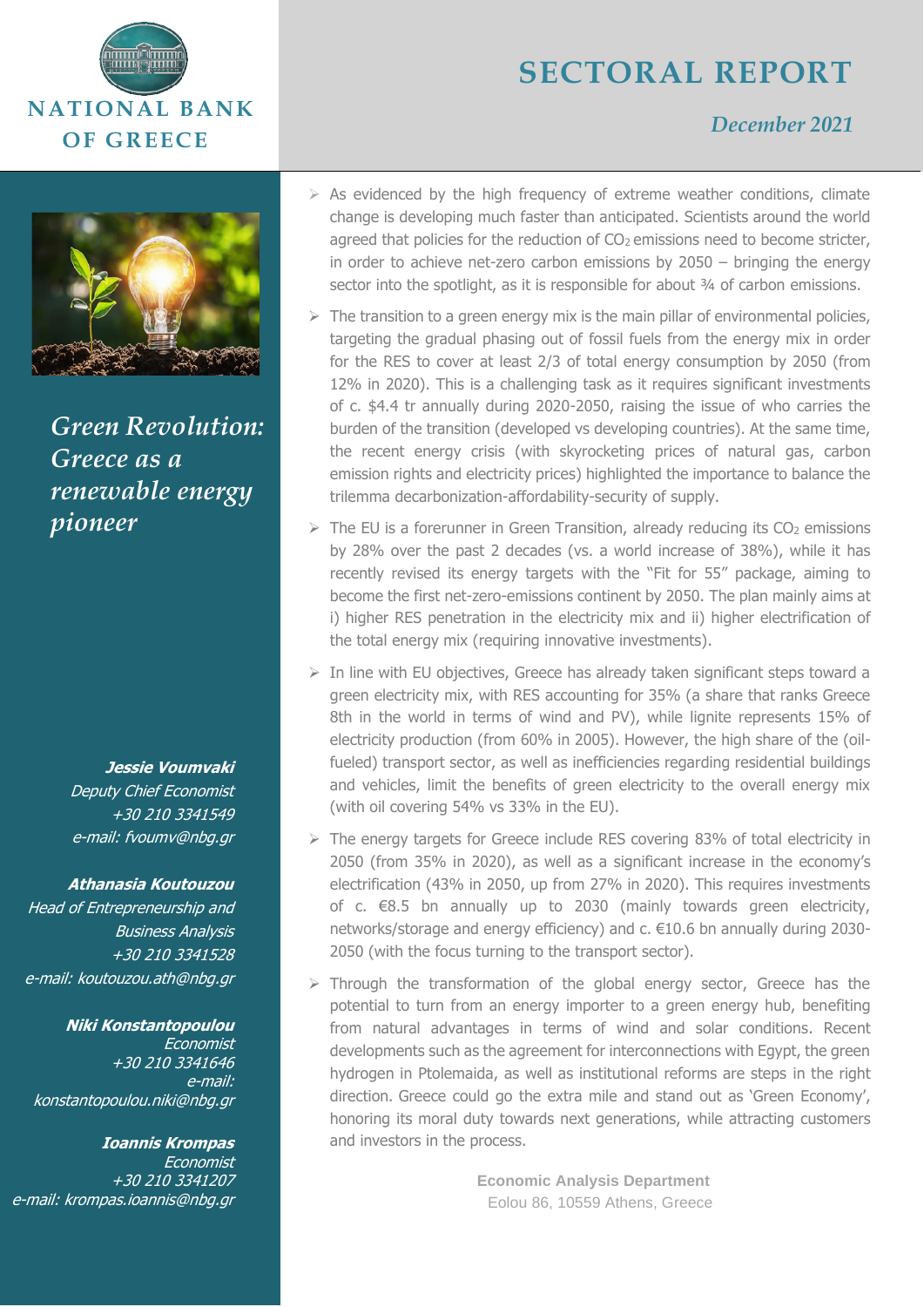

*Sources: IEA, Our World in Data, NBG estimates*

### **Climate change concerns put the energy sector under the spotlight**

In recent months, amid increasingly [violent weather extremes](https://www.dw.com/en/multiple-disasters-together-climate-covid/a-59092327) and high-profile conferences and reports, climate change has been thrust into the political spotlight. In particular, signs that climate change progresses much faster than anticipated were evident during the summer, with Europe hitting record high temperatures, extreme heatwaves, deadly floods and wildfires<sup>1</sup>. In fact, scientists have signaled Code Red in the recent landmark report of the UN Intergovernmental Panel on Climate Change  $(IPCC)^2$ , by clearly stating that the current policy structure is not enough to limit the global temperature increase to 1.5 °C (identified as the threshold of keeping climate conditions stable), and that an astonishing sixfold increase in the reduction rate of  $CO<sub>2</sub>$  is required to achieve net-zero carbon emissions by 2050. At the recent 26th UN Climate Change Conference of the Parties (COP26), the world leaders have gone a step forward<sup>3</sup> (as it was the first time a 'coal phase-down' has been mentioned). However, with most countries being reluctant to commit to strict short-term targets, the pledges made at COP26 secure less than 1/3 of the reduction in emissions needed by 2030 to keep 1.5°C within reach (while even the most ambitious long-term targets leave a 50% gap by 2050).

Being responsible for 3/4 of greenhouse gas emissions, the energy sector has been brought into the spotlight. Currently, coal and oil account for 55% of total energy supply (vs 60% in 2010) and 38% of total electricity production (vs 45% in 2010). While progress has been made, their phasing out must accelerate and renewable energy production must scale up if the net zero goal by 2050 is to be met. Specifically, RES penetration should increase until 2050 both i) in electricity generation (from 28% today to at least 88%) and ii) nonelectricity uses such as biofuels and heat (from 5% of total energy today to 19%). Therefore, the share of RES in total energy supply is

 $1$  Greece in particular suffered by wildfires that were more than 6 times larger than the average in terms of area destroyed

 $^{2}$  "It is a statement of fact, we cannot be any more certain; it is unequivocal and indisputable that humans are warming the planet."  $3$  the reversal of deforestations was agreed, and the pledge of carbon neutral economies goals was renewed - Complimenting EU Green Deal to achieve net zero GHG emissions by 2050, the US and China have also agreed to achieving a net zero economy by 2050 and 2060 respectively.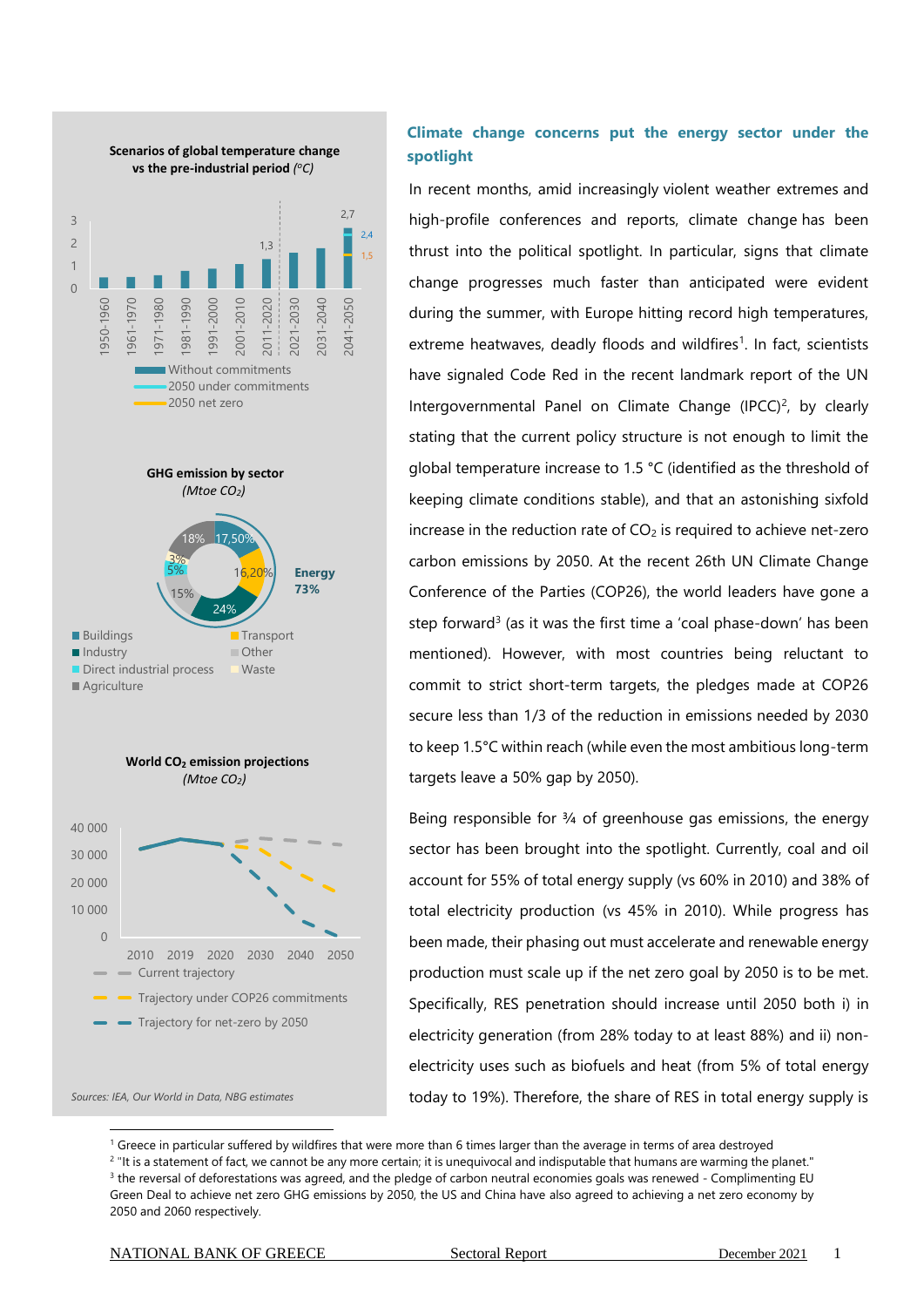

*\*Given that necessary institutional reforms will be enforced*



*Sources: IEA, IMF, EnEx, HEDNO, NBG estimates*

expected to increase from 12% today to at least 2/3 in 2050. Focusing on the electricity sector, RES electricity capacity is planned to increase by 60% until 2026 (from c. 3,000 GW to more than 4,800 GW), with similar growth  $(+56%)$  expected in electricity storage<sup>4</sup> capacity (from c. 175 GW to 270 GW by 2026), due to the increasing need for system flexibility and storage to fully utilize and integrate larger shares of variable renewable energy into power systems. About 80% of the capacity increase is expected to come from 4 markets, with China leading with 43%, followed by Europe, US and India. Note that while the pace is accelerating, the current global plans still fall short as the projected RES capacity covers less than  $2/3$  of investments necessary<sup>5</sup> to reach the net-zero goal in 2050.

During this phase of "greening" the energy mix, natural gas is expected to serve as a transition fuel as it is both less pollutive than oil and coal and of more reliable production than renewables. Currently natural gas accounts for 24% of total energy supply and 23% of electricity production and is expected to play a significant role in both up to 2040.

In the path to net-zero emissions by 2050, apart from a "greener" energy mix (electricity and non-electricity), there are global targets for lower energy intensity (-35% by 2030) through energy efficient activities (transport, industry and buildings), electrification and behavioral change (switching transport modes, recycling).

Transitioning to a green economy is, however, a multidimensional puzzle, creating several policy dilemmas:

 $\triangleright$  First and foremost, the recent energy crisis highlighted the importance of the balance between decarbonization, affordability and security. Specifically, the necessity to accelerate the transformation of the total energy mix, reduced the degree of diversification of the electricity production mix, which caused electricity wholesale prices to be heavily affected by fluctuations

<sup>4</sup> Note that energy efficient buildings and electric vehicles (acting as batteries) are also expected to support storage flexibility needs.

<sup>&</sup>lt;sup>5</sup> Note that while there is a gap of about 40% in terms of electricity investment needs during the next decade (vs the targeted 2026 level to reach net-zero emissions by 2050), the respective gap in terms of  $CO_2$  emissions is about 70% during the same period, implying that the electricity sector is moving relatively faster (but still not fast enough).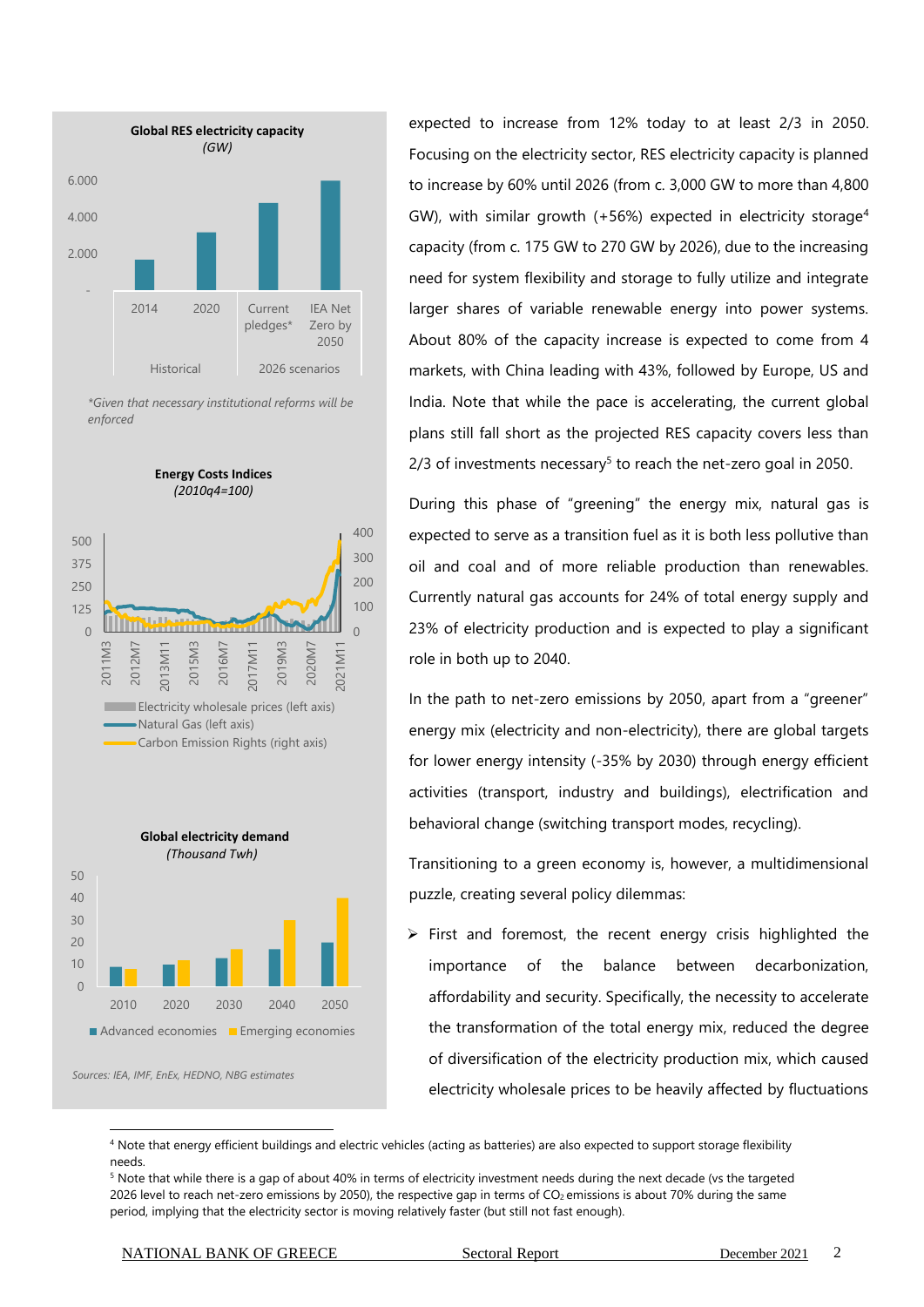

#### **EU Green New Deal Targets**

| <b>EU Green Deal</b> |                                |                                |                                     |  |  |
|----------------------|--------------------------------|--------------------------------|-------------------------------------|--|--|
|                      | GHG<br>emissions<br>(vs. 1990) | <b>RES</b> in energy<br>mix(%) | Energy<br>efficiency<br>improvement |  |  |
| 2030                 | -55%                           | 40%                            | 35-40%                              |  |  |
| 2050                 | $-100\%$ *                     | 74%                            | 41%-50%**                           |  |  |

\*Emission will not be zero, but net zero, meaning that any CO2 emissions will be offset by natural means and carbon capturing technologies

\*\* Long-term strategy scenarios range



*Sources: Our World in data, European Commission, NTUA, NBG estimates*

in natural gas prices (natural gas' price correlation with electricity wholesale price in EU rose from 29% during 2010-2015 to 97% during 2019-2021). This, along with other exogenous events such as the pandemic and other geopolitical factors led to a shortterm energy crisis at end of last summer as both natural gas prices and  $CO<sub>2</sub>$  emission rights prices skyrocketed, by 360% and 550% respectively (compared to their pre-pandemic 5-year average), thus fueling an increase in wholesale electricity prices by 360% (over the same period). So, the transition must not interrupt the supply of affordable energy towards business and households as it would both risk public support of green policies and undermine economic growth prospects.

 $\triangleright$  Moreover, as no country is able to prevent climate change on its own, a high degree of international cooperation is needed. Developed economies were those who benefited the most from cheap thermal energy over the last century, but emerging economies are projected to increase their electricity demand by 120% until 2050, thus raising the question of how the transition cost should be borne. To that end, developed economies during the recent COP26 summit agreed to provide annual funding to emerging economies reaching \$100bn by 2023, a commitment initially made during the COP25 (Paris Agreement), but was only partially honored.

#### **EU is a forerunner in Green Transition**

EU aspires to be the first net-zero continent and has already reduced its  $CO<sub>2</sub>$  emissions by 28% over the last twenty years (vs. a world increase of 38%). Towards that end, renewable's share in EU's overall energy mix increased to 18% (from 8% in 2005) to compensate for the fossil fuel's share reduction, which, however, still remains significant (45% vs 55% in 2005). Nuclear energy and natural gas complement the energy mix with a share of 23% and 14% respectively (largely unchanged compared to 2005). When focusing on the electricity mix (accounting for 22% of total EU energy consumption, from 21% in 2005), renewables have a dominant role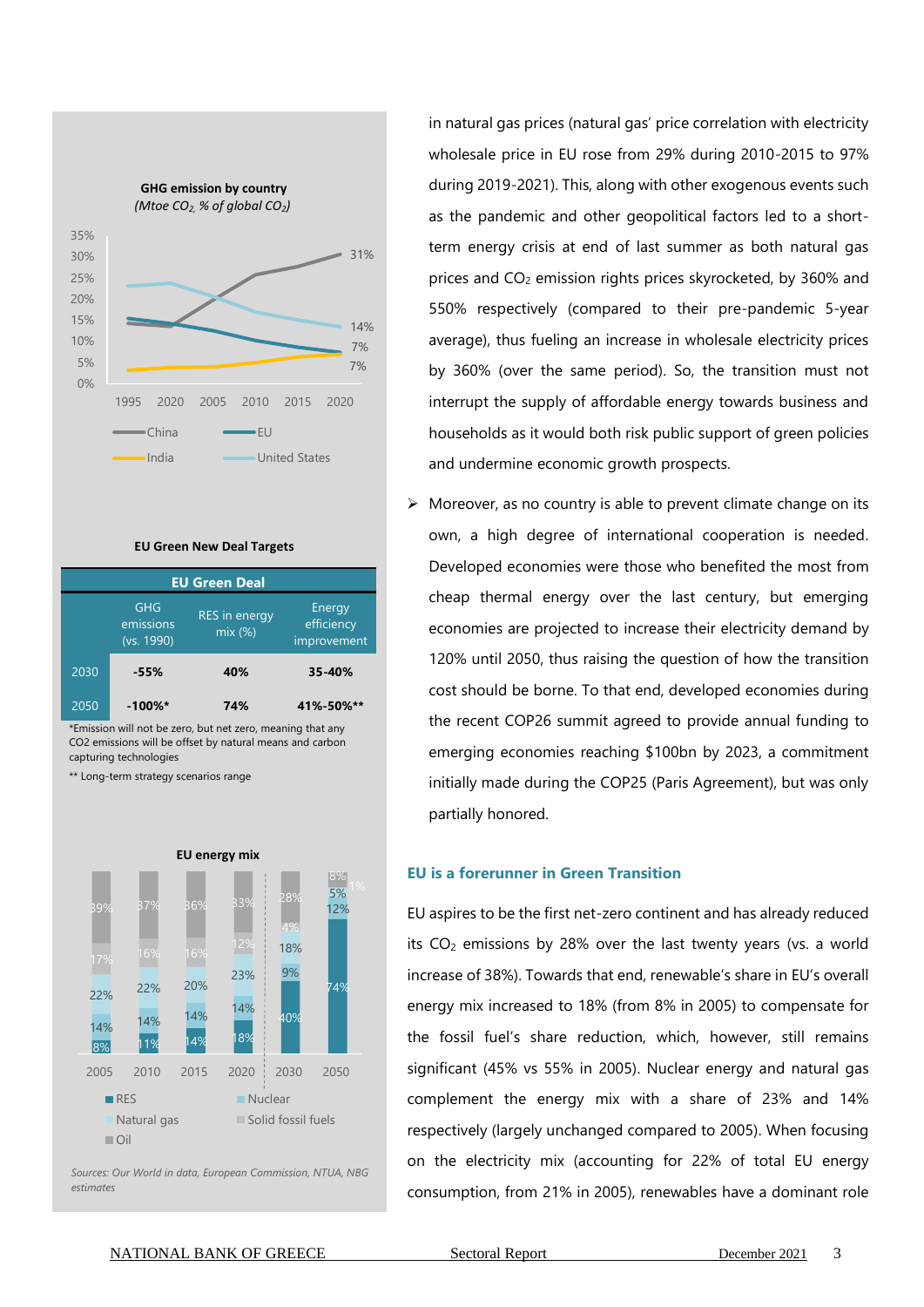

16% 23% 31% 40%  $\mathsf{k}$ 59  $86<sup>c</sup>$ 32% 29% 27% 26% 16% 6% 19% 21% 15% 19% 14% 5% 29% 24% 25% 15% 5% 3% 2% 1%  $\frac{1}{5}$  5% 2% 2005 2010 2015 2020 2030 2050 **RES** Nuclear Natural gas Solid fossil fuels  $\Box$  Oil **EU electricity mix**

*Sources: IEA, European Commission, NTUA, NBG estimates*

as they account for 40% (vs 16% in 2005), while fossil fuel electricity production has been reduced to 16% (from 34% in 2005).

In 2019 EU recognized the need to accelerate the green transition and adopted the Green Deal, that pledged to reach a net-zero emission economy by 2050. Last summer, the EU updated the Green Deal with an enhanced policy package with ambitious milestones to be achieved by 2030 (such as i) the expansion of the obligation of paying for carbon emission rights to more sectors such as maritime and aviation and ii) the phasing out of ICE cars after 2030). Τhis package, called "Fit for 55", aims to reduce  $CO<sub>2</sub>$  emissions by 55% compared to 1990 by 2030 (vs the previous target of 40%, which has been brought forward to 2026).

Overall EU's transition strategy, in line with what was agreed in COP25 (Paris Agreement), is to be implemented in two distinct phases. The first phase aims to "clean" the electricity production process, while the second phase mainly aims in electrifying a large part of the economy, thus "cleaning" the energy consumed by all sectors:

 $\triangleright$  The first phase is the period up to 2030. During this period efforts are concentrated into decarbonizing electricity production and reducing electricity consumption by improving energy efficiency in industry, transport and building stock. It is expected that renewable energy sources will increase their contribution from 18% to 40% of total energy production<sup>6</sup> in 2030 (with the previous target of 30% RES being brought forward to 2026). The energy mix will be supplemented by natural gas (18% vs 23% today) and nuclear energy (9% vs 14% today), while fossil fuels will account for 32% of the total energy mix (vs 45% today). Over the same period energy efficiency is expected to improve by circa 35% to 40%. Electricity's share is expected to reach 25% of total energy consumption, with renewable energy sources producing 65% of it.

NATIONAL BANK OF GREECE Sectoral Report December 2021 4

<sup>&</sup>lt;sup>6</sup> Including RES contribution in electricity as well as non-electricity uses (heating, biofuels).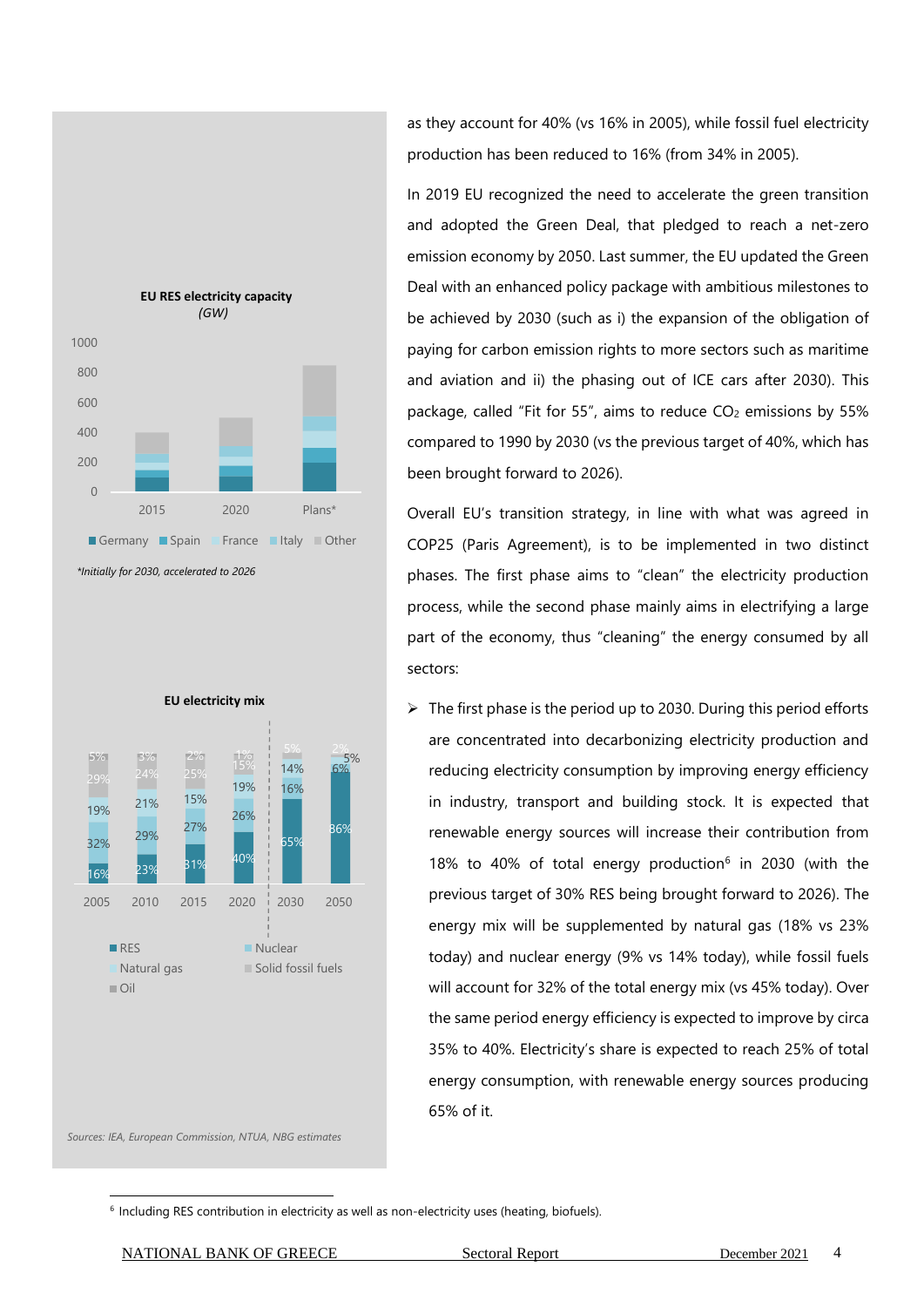**Greece: National Environment Plan Targets** *(2030 and 2050 targets)*

| <b>Greek Energy and Climate Strategy</b> |                                |                        |                                    |  |  |
|------------------------------------------|--------------------------------|------------------------|------------------------------------|--|--|
|                                          | GHG<br>emissions<br>(vs. 1990) | % RES in<br>energy mix | Dependency<br>on energy<br>imports |  |  |
| 2030                                     | -55%                           | 50%                    | 70%                                |  |  |
| 2050                                     | $-100\%$ *                     | 86%                    | 30%                                |  |  |

\*Emission will not be zero, but net zero, meaning that any  $CO<sub>2</sub>$ emissions will be offset by natural means and carbon capturing technologies





*\*Synthetic fuels account for indirect electricity consumption due to their production process*

*Sources: Hellenic Ministry of Environment and Energy, NBG estimates*

 $\triangleright$  The second phase of the green transition strategy extends from 2030 to 2050. Given the fact that this second phase extends far into the future, its roadmap is based on a mix of scenarios, each of which expects some degree of energy innovation. However, the overall strategy focuses on the electrification of the end use consumption such as climate neutral buildings and vehicles based on electricity either directly (electric cars) or indirectly (cars, airplanes and ships running on hydrogen or synthetic fuels, which are of zero GHG emissions). The degree to which the energy consumption mix is electrified is expected to be about 50%, depending on the development of RES electricity storage technologies to smooth intermittent production, and the successful utilization of efficiently produced green hydrogen (hydrogen produced through water electrolysis, using electricity from RES) and its subsequent synthetic fuels. Note that hydrogen innovation can be a game-changer during that period as the synthetic fuels derived by it can be compatible with current technology internal combustion engines, thus greatly reducing transition costs. Moreover, it can also aid in electricity storage in the form of cells, allowing electricity production to be heavily dependent on renewables (whose electricity output is variable). As a result, zero emission sources (renewable and nuclear) are estimated to account for the majority of both overall energy production (up to 86%) and electricity (up to 92%).

#### **The road towards a green Greece**

Greece, along with the rest Southern Mediterranean countries, is particularly vulnerable to climate change, with last summer's heatwaves and fires (6 times worse than the annual average in terms of area destroyed) being a highlight of that threat. It is estimated that the majority of enterprises are exposed to high physical risk (floods, wildfires), while economic losses due to climate change could be over 10% of GDP per capita by 2100 (Fitch estimates), calling for imminent action.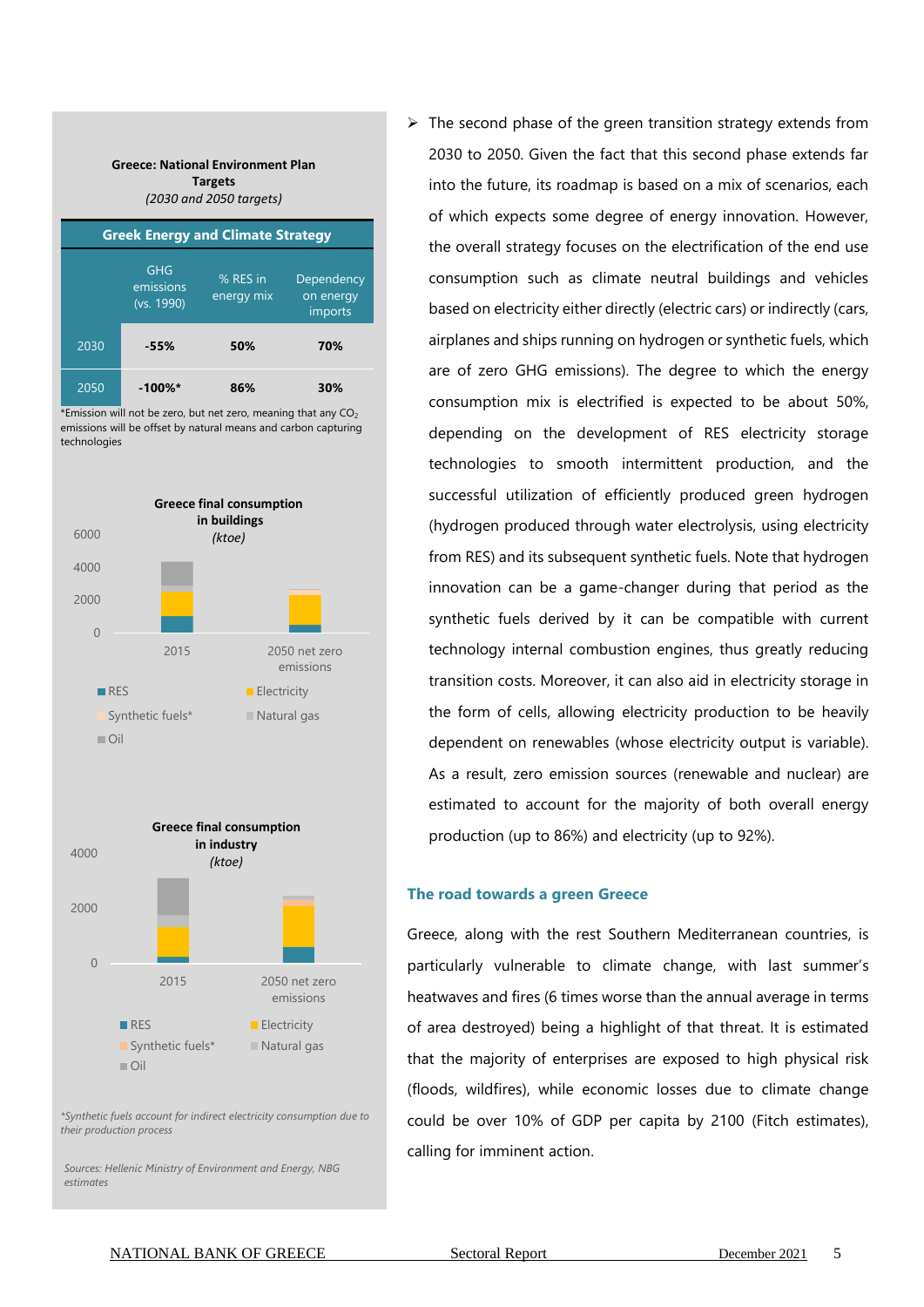

*\*Synthetic fuels account for indirect electricity consumption due to their production process*



*Sources: Hellenic Ministry of Environment and Energy, European Commission, NTUA, NBG estimates*

Being in line with EU's green transition priorities, Greece transforms its energy sector at an accelerating pace as electricity production is currently based on renewable energy sources  $(35\%^{7} - a)$  share that ranks Greece 8th in the world) and natural gas (42%), with lignite representing only 15% of electricity production<sup>8</sup>. However, the benefits from a clean electricity mix are not passed through to the overall energy mix, as electricity accounts for 27% of the total energy consumption. Furthermore, Greece depends heavily on maritime transport, for which there are not green substitutes (transport accounts for 40% of total energy consumption vs 31% in EU). Other inefficiencies in the end consumption sectors concern the energy inefficient building stock (65% of which is classified as E-H energy class) and the old passenger vehicle fleet (with an average age of 20 years vs. 12 years in EU). As a result, fossil fuels account for 63% of overall energy consumption, with renewables being limited to 15% (vs. 18% on average in the EU).

Following the same two-step approach set in the Green Deal, Greece expects to complete the first phase ahead of the EU schedule, before moving on to implement the more demanding second phase of electrifying energy consumption. Anticipating the official announcement of the new national energy and climate plan, it is estimated that:

➢ By 2030 Greece's electricity will be either produced from renewable sources (70%) or natural gas (30%). Lignite is expected to phase out no later than 2028. By 2030 oil will also be removed from the country's electricity mix as islands will either get connected to mainland's grid or rely on 100% renewable energy through the "GR-eco islands" initiative. However, due to inefficiencies mentioned above, the improvement in the electricity mix will only bring limited improvement in the overall energy mix as fossil fuels will still account for 32% (vs. the current 63%). Renewables will account for 50% (vs. the current 15%) of

#### NATIONAL BANK OF GREECE Sectoral Report December 2021 6

 $^7$  the majority of which comes from solar and wind energy (30%), a share that ranks Greece 8th in the world in terms of RES adoption.

<sup>&</sup>lt;sup>8</sup> In 2021 lignite was further reduced by 5% on average. In April 2021 lignite's participation in the electricity mix reached an alltime minimum (9%).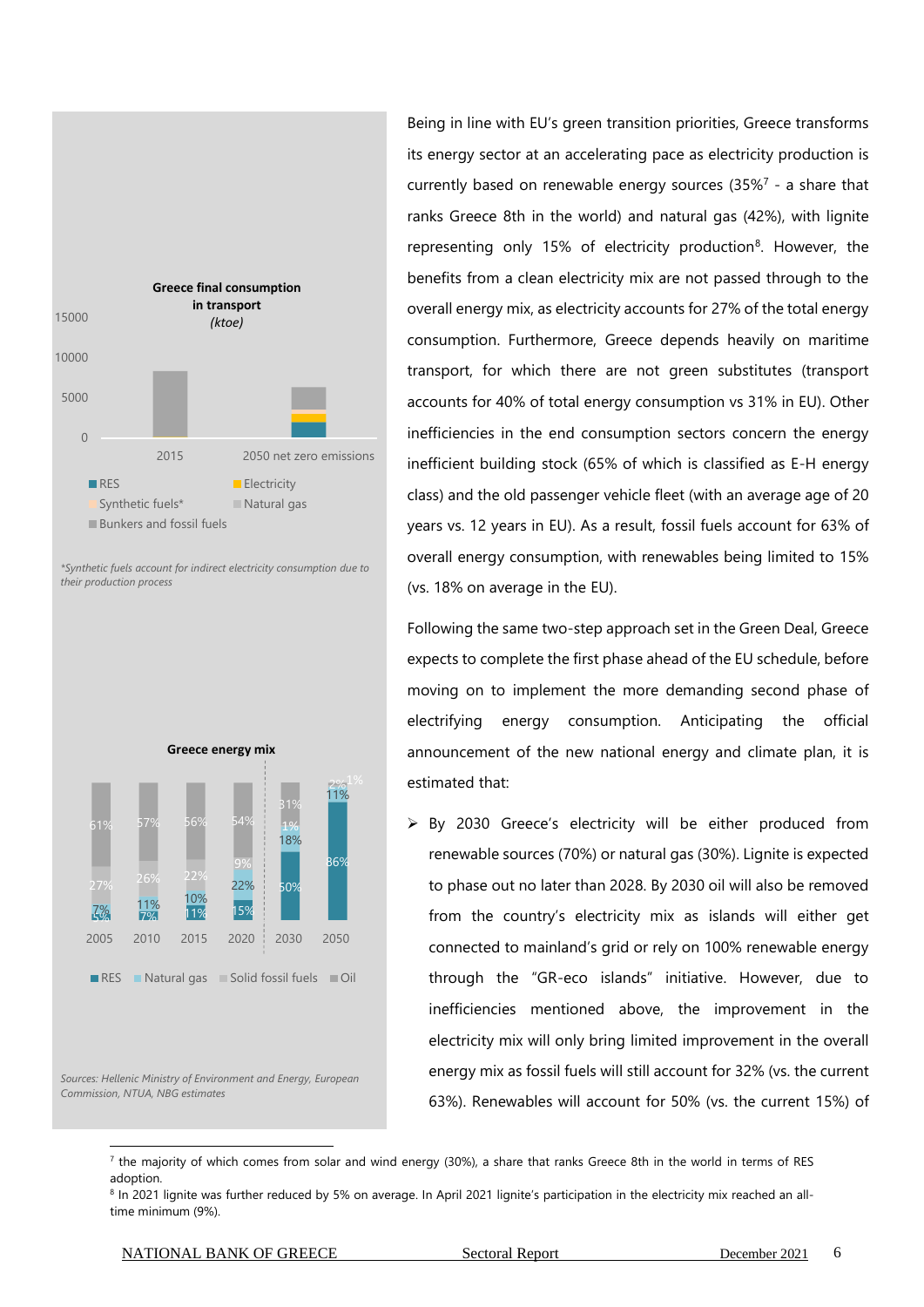



*\*Synthetic fuels account for indirect electricity consumption due to their production process*

*Sources: Hellenic Ministry of Environment and Energy, European Commission, NTUA, NBG estimates*

the total energy mix, compensating for the lack of nuclear energy production. The upcoming new climate law plans to introduce a series of measures to combat those inefficiencies (with substantial effects after 2030) and at the same time pave the way for the second phase of the green transition. Such measures include:

- Phasing out oil-based heating in building and substitution with natural gas or heat pumps.
- PV installation in large buildings.
- New taxis and rental cars must be of zero emissions, with a goal of reaching 30% of the fleet.
- Carbon footprint reporting for businesses.
- At least  $30\%$  CO<sub>2</sub> emissions decrease during 2022-2030 by energy intensive activities (projects, enterprises)
- **■** Introduction of sectoral carbon budgets.
- Establishment of an R&D center for green maritime.
- $\triangleright$  In the second phase of the transition (2030-2050<sup>9</sup>), efficiency improvements are expected to lead to lower total energy consumption in main sectors (-26%), with renewable energy sources covering at least  $86\%$  of total energy production<sup>10</sup>. However, electricity demand will increase (by about 18% based on the average estimate) as it will be the dominant source of energy consumption (43% of total final consumption vs 27% in 2030 and 24% in 2015). Moreover, additional needs for electricity used for generating hydrogen and its subsequent synthetic fuels (about 16% of energy consumption), could increase the share of electricity to 60% in 2050. Overall, the need for electricity could increase by about 110% on average by 2050, accounting for network and storage losses, leading to significant infrastructure investment needs. Note that in this scenario, Greece's energy

<sup>&</sup>lt;sup>9</sup> The estimates for 2050 are based on the average of the existing scenarios of Greece's long-term strategy to 2050 (energy mix, types of energy consumption, available technologies), consistent with achieving the 1,5°C target, based on the Primes energy model. Scenarios range from "energy efficiency, for 1,5°C" (with electricity needs increasing by 50% during 2030-2050 – requiring more changes in consumer behavior and buildings), to the more ambitious "additional energy carriers (innovation, synthetic fuels) for 1,5°C" (with electricity needs increasing by 160% during 2030-2050 – requiring more infrastructure and RES). <sup>10</sup> Including RES contribution in electricity as well as non-electricity uses (heating, biofuels).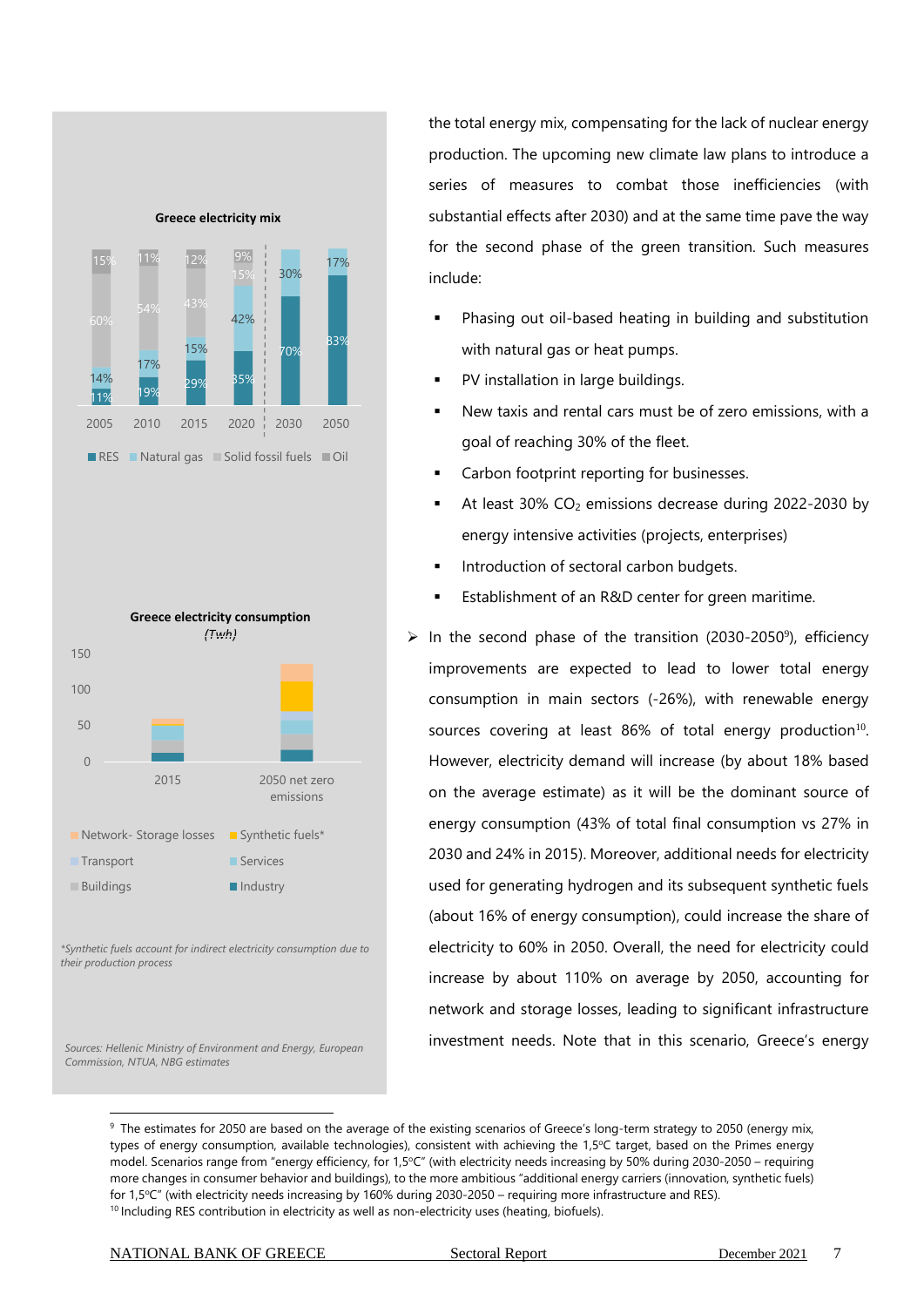

- **I**nnovation
- Carbon capturing technologies and circular economy
- Fossil fuel and nuclear

*\*Energy efficiency and Electrification are largely about the transport and residential sectors*





*Sources: IRENA, European Commission, NBG estimates*

import dependency will be reduced to 30% from 70% in 2030 and 74% in 2020.

#### **Investing in the transition**

The green transition period will need new infrastructure and technology funded by new investments. IEA estimates that there is a need for about \$4.4 trillion annual investment (about 4.5% of world GDP) to fulfill the target of net zero emissions by 2050 (\$1.1 tr. more than previously estimated), summing up to a total of \$131 trillion over the next three decades. This was necessary as the doubling of electricity, which is needed for the complete independence of carbon, requires new infrastructure such as renewables scale up and electricity grid upgrades and extensions. Importantly, there is strong private interest in funding the green transition, as during the recent COP26 summit for climate change, over 450 financial firms, managing \$130 trillion worth of assets across sectors pledged to cover this gap. It must be noted that not all the amount of investment needed for the period of transition is strictly related to the energy sector per se, but rather extends across sectors such as transportation, construction, and industry.

EU countries spent around 2% of GDP per year on energy and related infrastructure investments up to 2018. The Next Generation EU and 2021-2027 EU budget allocate €0.6 tr (circa 4% of 2019 GDP) towards green transition. To successfully transition to a green economy, energy investments (via leveraging private funds) should remain around 2.8% of GDP up to 2050.

Focusing on Greece, despite good performance in terms of renewable energy generation, there are deficiencies in terms of network infrastructure. Indicatively, over the past 20 years energy infrastructure investments were in the range of 0.4% of GDP per year (vs 0.7% in EU), but this amount needs to scale up if Greece is to meet its 2030 goals. Across sectors, for the first phase (2021-2030) an average of €8.5 bn per year is needed (4.5% of 2019 GDP), with 20% of it going towards electricity and related infrastructure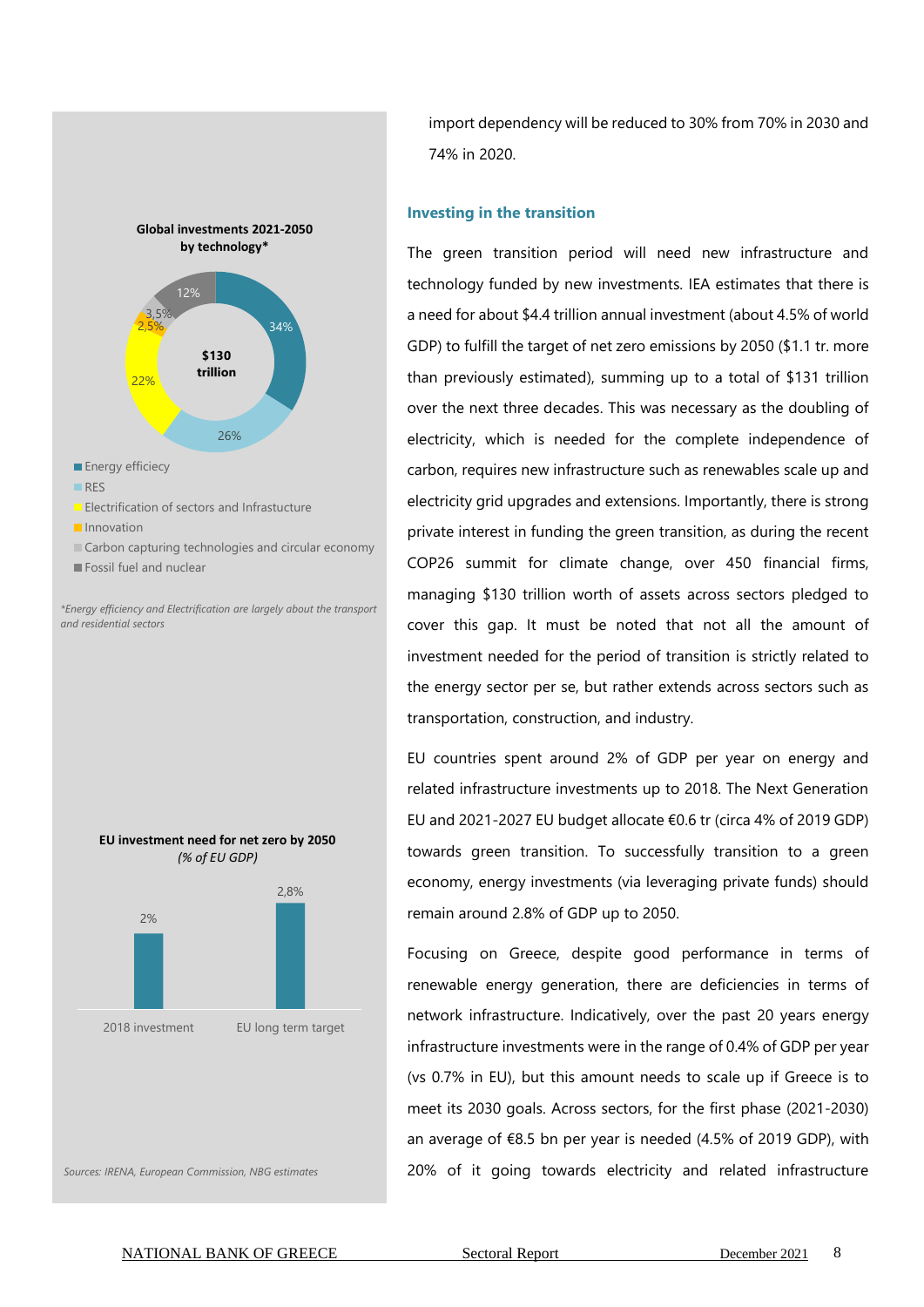

*Sources: Hellenic Ministry of Environment and Energy, Germanwatch, NewClimate Institute & Climate Action Network, NBG estimates*

investment, 40% towards residential energy efficiency improvements (including household appliances), 27% towards transport and 14% in other sectors.

During the second period of the transition (2030-2050), investments focus more on the end use consumption. Greece will have to invest, on average 10.6 € bn. annually (5.7% of 2019 GDP) with most of them being directed towards the transport sector (57%), followed by the residential sector (21%), electricity and related infrastructure (14%), services and agriculture (6%) and industry (2%).

To kickstart this process Greece is fortunate enough to be able to utilize the funds made available through the Recovery and Resilience Fund which promotes the green transition's investments. Specifically, €11 bn from the RRF (subsidies and loans) are directed to green transition. The actions are mainly relevant to the building stock's energy upgrade, both for businesses and households (€1.6 bn subsidies), sustainability projects e.g. water supply, irrigation and wastewater treatment (€1.1 bn subsidies). Other emblematic projects include electricity storage important for RES (€0.45 bn subsidy), strategic urban innovation (€0.47 bn subsidy), green manufacturing and transport (€0.3 bn subsidy). Apart from the RRF, funds are €8.3 bn are expected to be mobilized through ESPA and the common agricultural policy for sustainability investments, while the €1.6 bn from the Just Transition fund will help smoothen the transition for areas and businesses connected to carbon intensive sectors (i.e. PPC suppliers). Furthermore, the publishing of the first Greek sovereign green bond is scheduled in mid-2022, to further finance green investments.

#### **Turning (and branding) Greece into a green economy**

Against this background, the phasing out of fossil fuels will allow new players to emerge in the energy market and Greece could benefit by turning from an energy importer (74% import dependency vs 55% in the EU) to an energy producer and exporter. To grasp this opportunity Greece will have to move at a fast pace in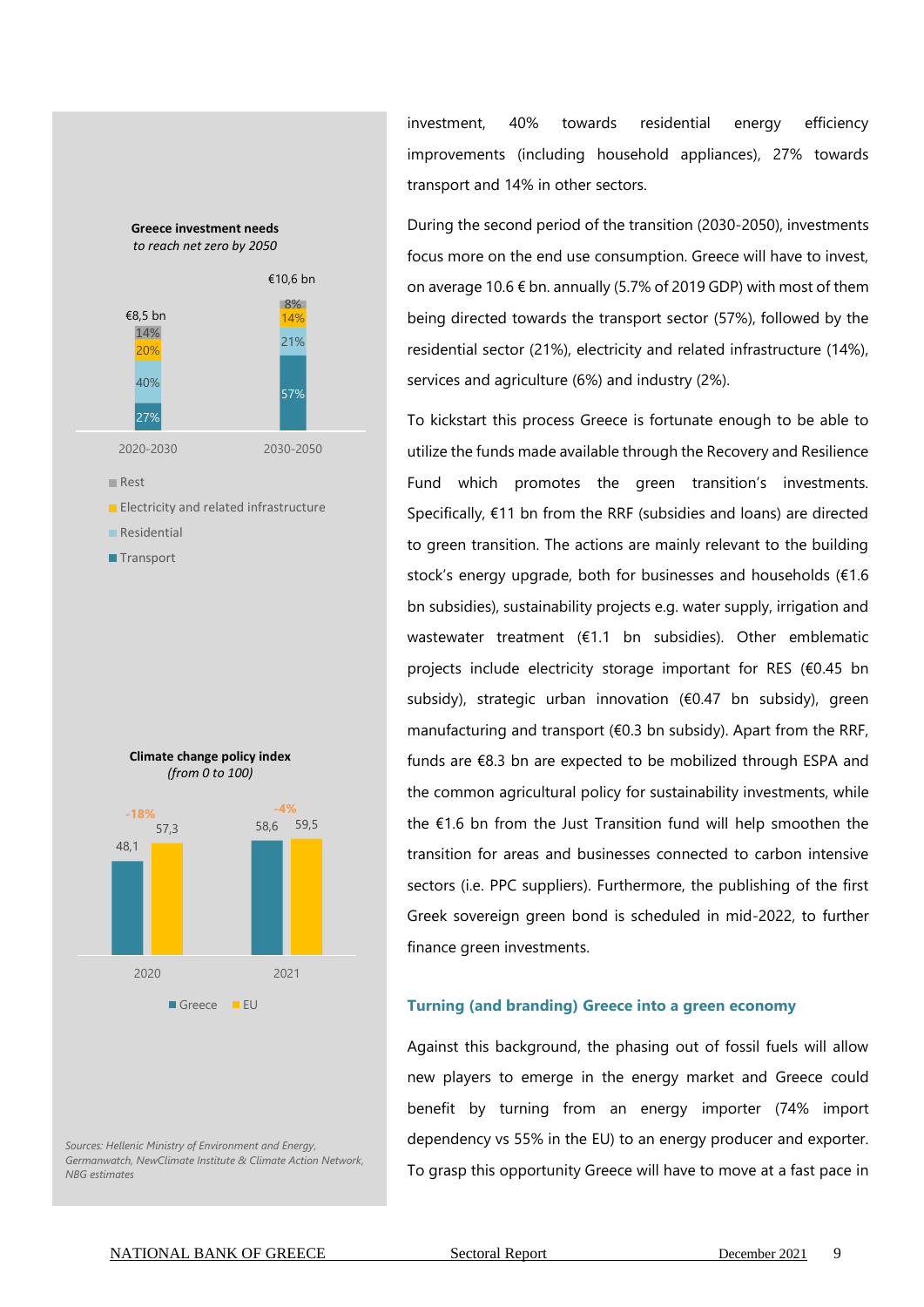

*\* Global Horizontal Irradiance is the total amount of shortwave radiation received from above by a horizontal surface. This value is of particular interest to photovoltaic installations*



*\*Assuming acceleration in infrastructure investments*

*Sources: IEA, Wind Atlas, Solar Atlas, NBG estimates*

terms of both investments and institutional reforms. Steps are already made to the right direction, as evidenced by more efficient RES licensing procedures (digital applications, minimum guarantees) and the recent climate law promoting the green transition. These developments are largely depicted in the sharp improvement in the country's ranking in the relevant climate change policy index (24<sup>th</sup> in the world form  $34<sup>th</sup>$  in 2020), published by Germanwatch, NewClimate Institute & Climate Action Network.

Greece can establish itself as an energy hub and thus attract significantly more investment capital by combining its natural advantages<sup>11</sup> in terms of sunshine and wind, with innovative technologies. Indicative projects towards that objective are:

- ➢ The Ptolemaida-based "White Dragon" green hydrogen project, which can be used either as a means of energy storage or for exports through the TAP pipeline to other European markets. The project is expected to add capacity of about 1,5 GW, which covers c. 4% of EU plans for hydrogen projects (40 GW up to 2030).
- ➢ Offshore wind projects of about 2GW by 2030 are targeted by the Greek government's strategic planning, through auctions concerning specific areas with high return on investment and after resolving licensing issues (spatial planning). It is estimated that the total capacity for offshore wind parks in Greece is about 40-50 GW.
- ➢ Furthermore, with our neighboring countries of Middle East and North Africa also speeding up their RES projects (RES capacity additions expected to quadruple by 2026), opportunities arise such as the recently signed interconnection with Egypt (which is 84% more efficient than EU in solar energy production due to its location).

<sup>11</sup> Greece has average global horizontal irradiance level of 4.6 kWh/m2 per day (against an EU average of 3.4 kWh/m2) and 672 W/m2 of mean wind density in its windiest regions (against an EU average of 494 W/m2).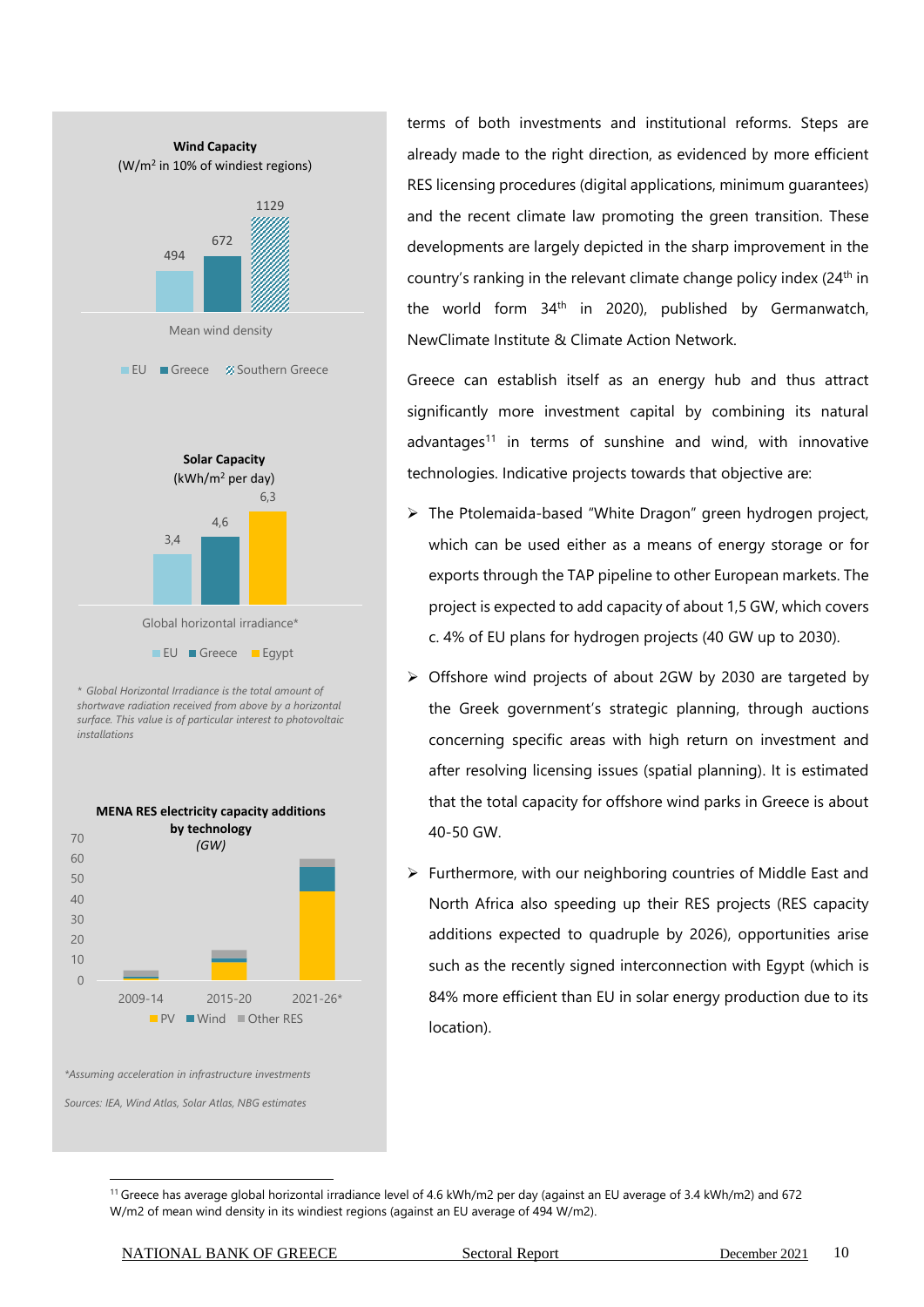

*Sources: ΕΥ, ΙΕΑ, NBG estimates*

Transitioning to a green economy can yield benefits for a wide range of sectors such as:

- ➢ Sustainable tourism, with the Gr-eco islands initiative being a first step towards this direction
- $\triangleright$  Green shipping, as Greece has both the highest percentage of ship ownership and the establishing of the green maritime R&D center can let national shipyards and marine equipment manufacturers have a significant competitive advantage from the innovations produced.
- $\triangleright$  Agriculture may also benefit, as the favorable climate (which leads to a lower need for greenhouses) and the rich nature value of the majority of agricultural land (68%), make Greece able to turn into an example of sustainable agriculture and become a leader in sustainable product market niches.

In turn, all the above could indirectly boost the activity in a wide range of sectors such as metals and machinery, while creating favorable conditions for the promotion of innovation through centers of excellence. Also note that green transition is already gaining ground among consumers (with 23% of consumers considering environmental impact in their purchases, vs 18% in 2014) and investors (with RES companies outperforming global benchmarks in terms of stock returns) – therefore, the «greening» of the economy could do wonders for the global brand of Greece.

On the whole, while combating climate change is a daunting challenge that requires global cooperation, any country (especially geographically-privileged ones, like Greece) could go the extra mile and stand out by going green – therefore, honoring their moral duty towards next generations, while attracting customers and investors in the process.